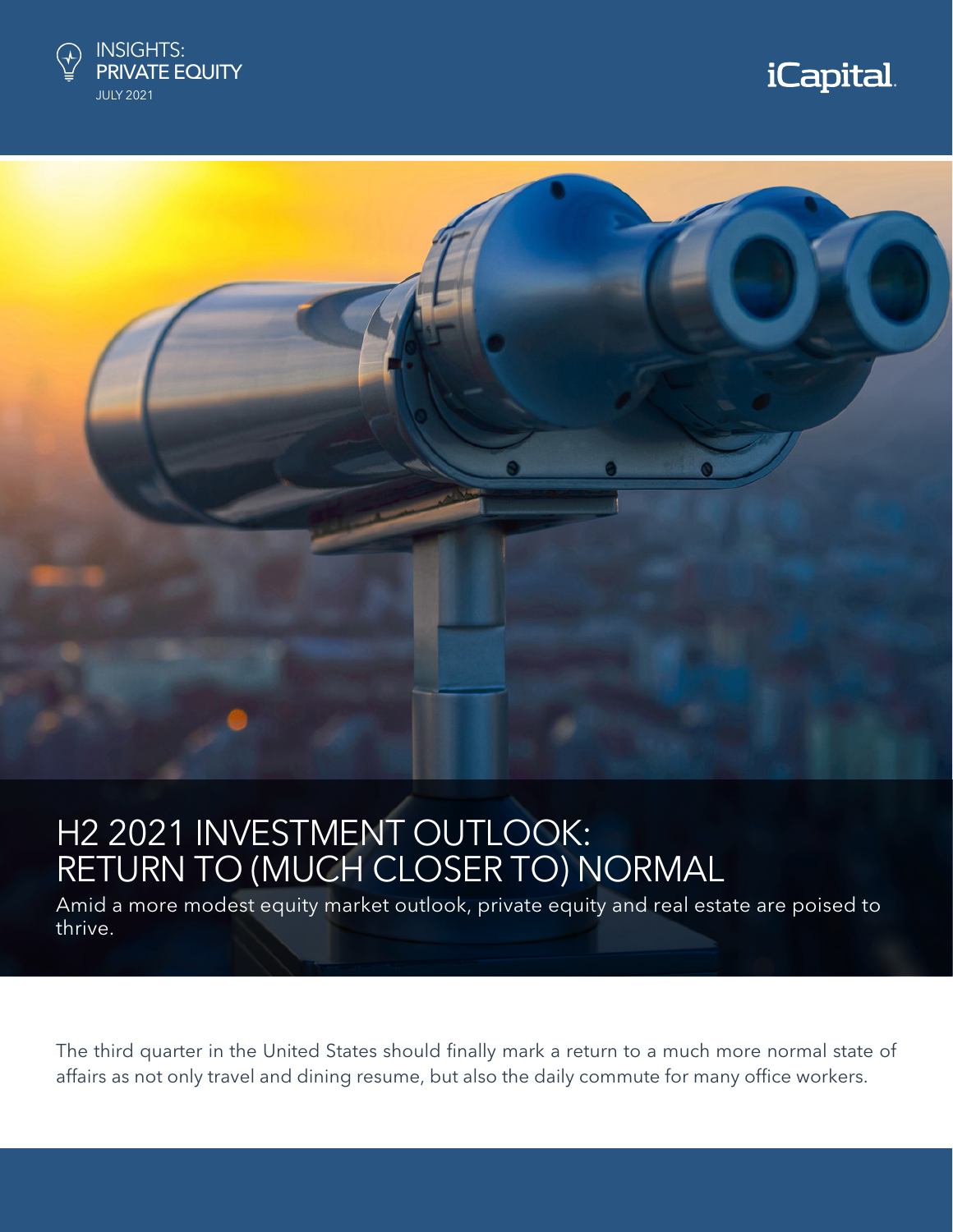For markets, the third and fourth quarters are likely to bring a continuation of high growth and high inflation, but over the next few months it should become clear that growth is peaking. Estimates suggest GDP should grow 8.3% in the third quarter, less than the 9% expected in the second quarter.1 Importantly, core inflation may remain at 3.5% and 3.7% in the third quarter and into the fourth quarter, respectively, and well above 2% in 2022.<sup>2</sup>



# **Exhibit 1: Workers are returning to offices**

# We see three major market implications of these economic developments:

- 1. Public market returns are likely to be positive but more modest in H2 2021;
- 2. IPO markets should remain robust in H2 2021, benefitting private market investors; and
- 3. Inflation-protected assets like real estate will still be needed for above 2% inflation.

# PUBLIC MARKET RETURNS ARE LIKELY TO BE POSITIVE BUT MORE MODEST IN H2 2021

The S&P 500 index rallied 14.5% in the first half of 2021, $^3$  but we expect more modest returns for the second half of the year. The reason: The best market returns typically happen when growth expectations are being marked up from low levels; that is unlikely to be the case in Q3. Instead, here are three factors that may lead to more muted market returns:

The markets should recognize that the pop in earnings will soon be behind us. Q2 earnings growth is already estimated to be 62.8%, the highest since  $Q4$  2009.<sup>4</sup> But this should not come as much of a surprise to anyone. Slower earnings growth is likely in the second half, with a full-year 2021 earnings growth estimate of 35%. This will likely slow further to 11% in 2022 as most sectors that were hard-hit by COVID have largely normalized and the best of fiscal stimulus is behind us.<sup>5</sup>

### Average office occupancy rate **Exhibit 2: Corporate earnings growth is likely to continue, at a slower pace**



S&P 500 earnings growth by quarter

Source: Factset Earnings Insight, June 25, 2021. For illustrative purposes only.

Valuations aren't cheap, investor positioning is uber bullish, and we see little room for multiple expansion. At 22x, forward earnings are well above their 10-year average. Additionally, hedge fund net-long positioning is also close to the highest level on record (97th percentile over the past three years<sup>6</sup>). Meanwhile, investors have poured over \$500 billion into global equity funds year-to-date.7 All in, investors have less room to increase bullish bets than before.

A potential spike in rates during Q3 may challenge valuations. Tactically, we think the rally in bonds is overdone, and rates have some room to move higher, pending upcoming 3%+ core inflation prints and Fed taper talk. One caveat to this – investors are already very bearish on bonds, which could temper any move higher. As a result, public equity market returns are likely to be positive as earnings growth persists, but more modest in the second half of 2021, versus the first half of the year.

Source: Kastle, Bloomberg, as of June 23, 2021. For illustrative purposes only.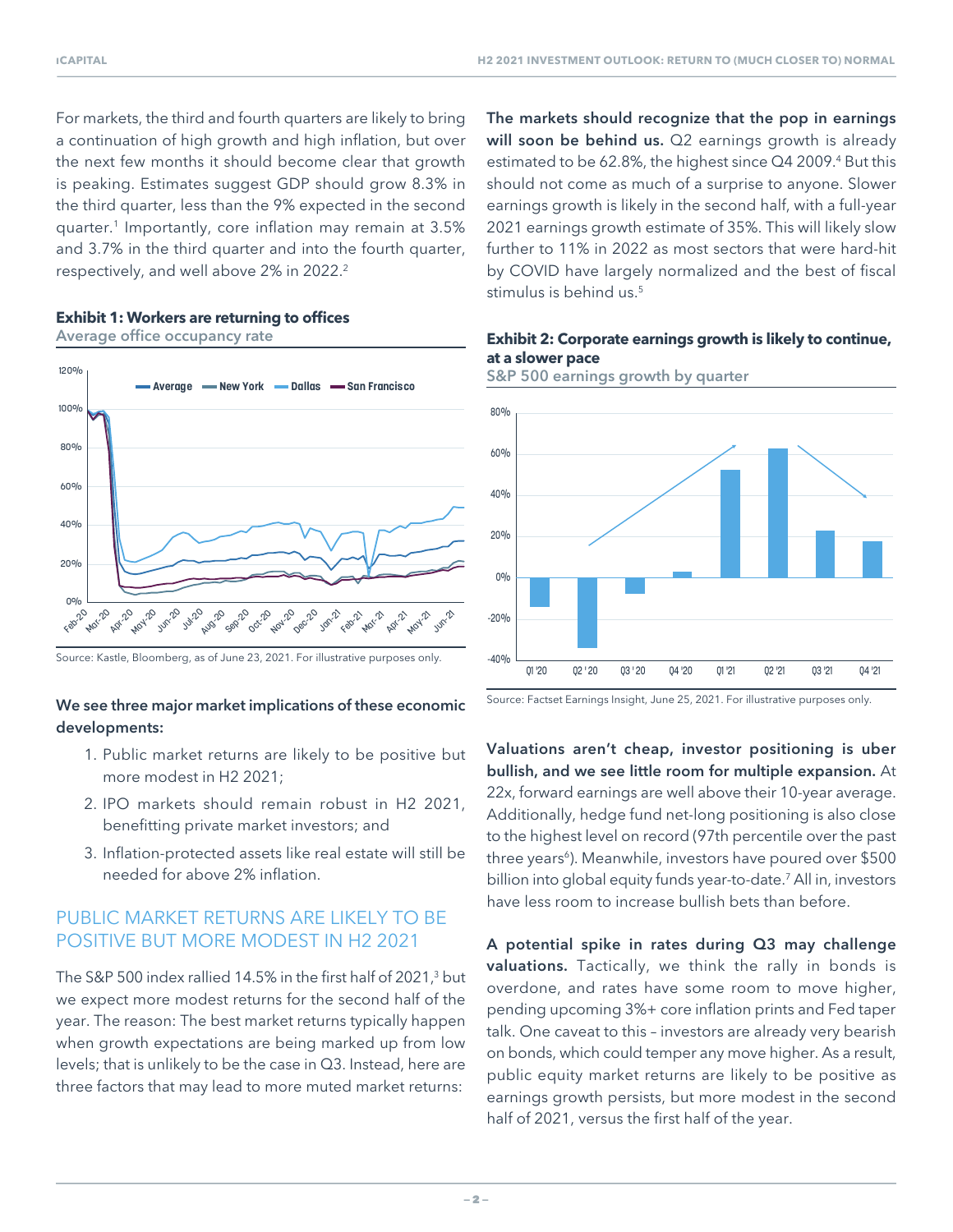# IPO MARKETS ARE SET TO KEEP BREAKING RECORDS, BENEFITTING PRIVATE MARKET INVESTORS

We think private market investors will continue to benefit from a supportive IPO environment in the second half of 2021. In the first six months of the year, U.S. IPOs proceeds reached \$171 billion, surpassing the 2020 record of \$168 billion.8 We expect IPO activity to remain robust in the second half of the year and into 2022 as zero rates and fund flows into innovation drive premium public market valuations. Compare the 19x EV/EBITDA for the S&P 500 to the 14x for U.S. private equity.<sup>9</sup> This is incentivizing private companies to tap the public markets.

#### There is no shortage of companies waiting to go public.

The average age for a private company today is 12 years and there are more than 500 unicorns.10 Many of these companies are likely to take advantage of the attractive exit opportunity while the IPO window is wide open.

#### **Exhibit 3: Already a record-breaking year for IPO activity** All U.S. public offerings 2000-2001



Source: Pitchbook, as of June 30, 2021. Includes all public offering types (IPO, direct listings, reverse mergers, dutch auctions, SPACs). For illustrative purposes only.

We believe the robust IPO market is likely to persist even if yields rise. Investors concerned about the impact of a potential Q3 increase in 10-year Treasury yields may take comfort in recent performance: IPO activity was undeterred during the first quarter when a rate increase prompted valuations of high growth stocks like renewables, SPACs, and electric vehicles to reset to lower levels. In fact, Q1 was a record quarter.

Continued strength in IPO activity stems from increased investor focus on innovation. With the pandemic recovery boost slowing down and global IT spending forecasted to pick up in the coming quarters, the search for growth and innovation should once again be top of mind. Indeed, amid blockbuster U.S. equity fund flows year to date, one category in particular stands out – thematic funds that invest in anything from gene therapy to space tourism to robotics have seen an explosion of fund flows.

As a result, public market participants are welcoming innovative and tech-driven IPOs with open arms, driving very rich market valuations for these companies. The average one-day pop for an IPO this year is 40.5%, almost double what we witnessed in 2020 and 2019.11 Further, consider that average unicorn IPOs that went public last year priced at 2.4x company valuations during the last private round of fundraising (which in many cases took place just months before the IPO) and 3.5x at the close of the first day of trading.<sup>12</sup> This bump in valuation accrues to the private market participants that invested in companies well before the IPO.

*For more on the disparity in public versus private valuations and implications for investors, see Individual Investor Access to the New Economy Comes at a (Hefty) Price.*

Finally, while SPAC IPOs slowed in Q2, there are 394 wielding \$128 billion of equity capital that are currently searching for a private company to acquire.<sup>13</sup> These SPACs offer another exit route for owners of private companies.

# INFLATION-PROTECTED ASSETS LIKE REAL ESTATE WILL STILL BE NEEDED FOR ABOVE 2% INFLATION

In recent weeks, the markets have been giving up on the inflation trade. The forward inflation breakeven fell from 2.4% to 2.17% as investors (and the Fed) concluded that inflation is transitory. But let's be clear about what this means. We are likely to come back down to earth from 5% CPI inflation as easy year-over-year comparisons fade away, bottlenecks are resolved, and mobility and travel fully recovers. However, we are unlikely to return to the prepandemic average of 1.7% core PCE inflation.14

Inflation should top 2% for the next year-plus, fueled by the economy returning closer to full employment at 4.9% by year-end 2021<sup>15</sup> and a continuation of negative real rates. These sustained inflation pressures are likely to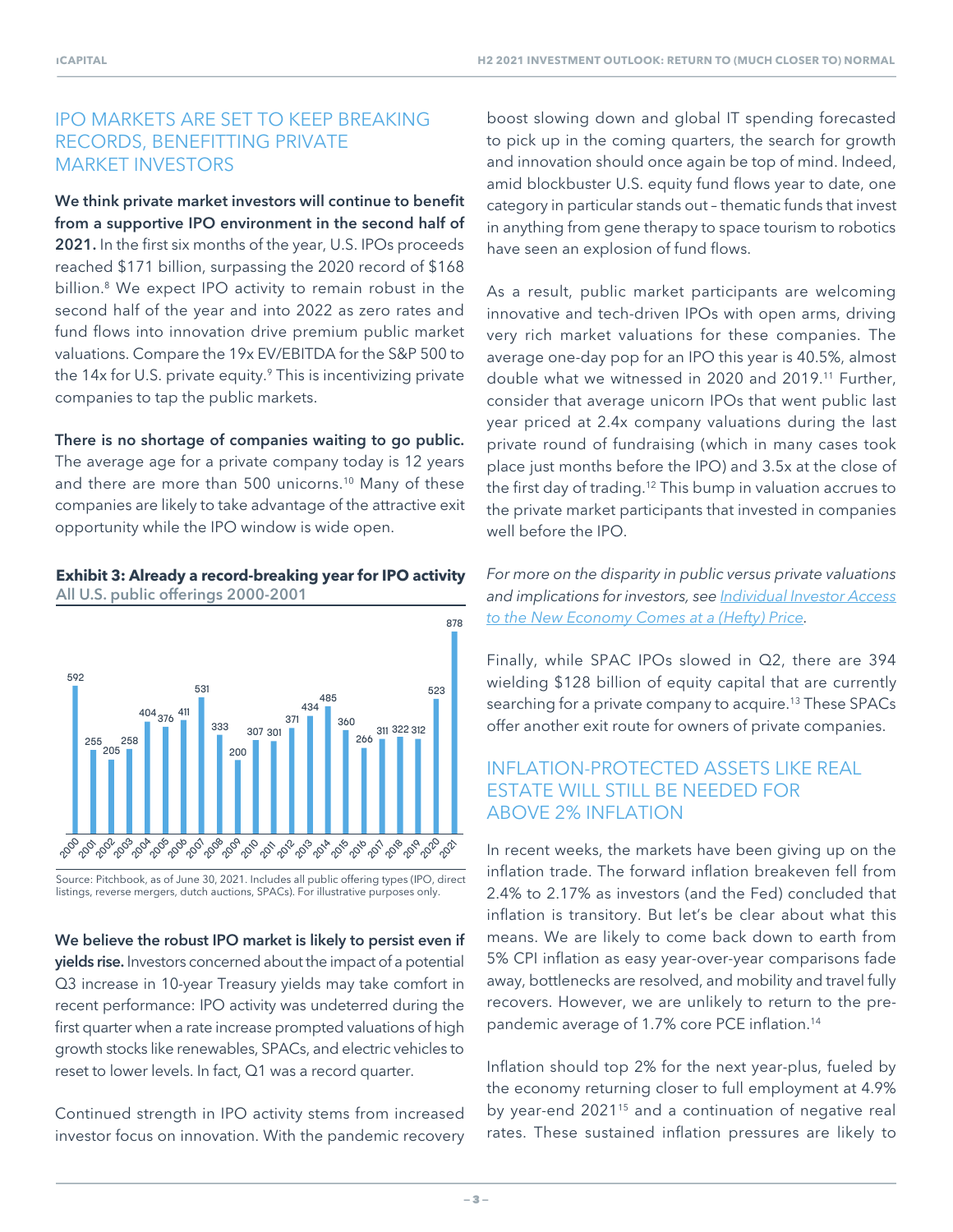remain in place through 2022. Against this backdrop, we recommend that advisors consider increasing exposure to inflation-protected real estate. Below are a few reasons why increased real estate exposure may benefit investors.

# **Exhibit 4: Inflation is likely to remain elevated through 2022**

Core PCE inflation by quarter



Source: JPMorgan Economic Research, June 25, 2021. For illustrative purposes only.

# Commercial real estate is a \$16 trillion market,<sup>16</sup> with many sectors offering inflation protection for investors. For example, apartments with short-term leases benefit in times of inflation, and longer-term property types like offices, have built-in inflation escalator provisions.

# The fundamentals of commercial real estate are improving faster and more than expected as mobility and foot traffic returns. Consider these examples:

- Retail: Foot traffic in apparel retail is up 0.78% relative to two years ago and is down just -0.97% for hotels/casinos.17
- Hospitality: The current hotel occupancy rate of 66% is approaching pre-pandemic levels.<sup>18</sup>
- Office: With only 32% of workers back in the office,<sup>19</sup> this sector is lagging the rest of the real estate market. The majority of recently surveyed CEOs, however, expect a return to office in the fall,<sup>20</sup> and the percent of CEOs thinking about shrinking their office footprint has declined significantly to 17%, from 69% in mid-2020.21
- Apartments: As the value proposition for urban city life returns, apartment occupancy levels have rebounded quickly to 93%.

As a result of these improvements, we have a positive outlook for real estate for the second half of the year and beyond. With demand rising and leasing activity improving, we expect a resumption in net operating income growth and price appreciation to help real estate returns. Already in Q1 of 2021, we have seen the apartments and suburban office sectors return to price appreciation. The others are on the cusp of turning.

*Read more about our perspective on the real estate market in The Outlook for the Private Commercial Real Estate Market Is Positive.*

#### **Exhibit 5: Real estate returns are improving across sectors**

Quarterly appreciation return by subsector (NPI – ODCE)



Source: NCREIF, as of June 3, 2021. For illustrative purposes only.

Finally, many investors are likely underweight the real estate asset class today. REITs represent less than 3% of the S&P 500 benchmark.<sup>22</sup> Investors focusing solely on the public equity markets likely don't have enough real estate exposure. We think this is an opportune time to add more.

Our day-to-day lives should move much closer to normal in the third quarter. And we should also see normalization in the markets. The sharp outperformance of pandemic recovery trades versus tech should narrow. Investors in public markets will likely see mid-single digit S&P 500 returns through year-end.

And investors should remember that average annual private equity returns are expected to be 370 basis points above U.S. large caps longer-term, while private real estate offers compelling yields of over 4% and optionality for inflation resets.23 With that in mind, as we adjust our daily routines back to normal, we recommend positioning portfolios for this return as well.